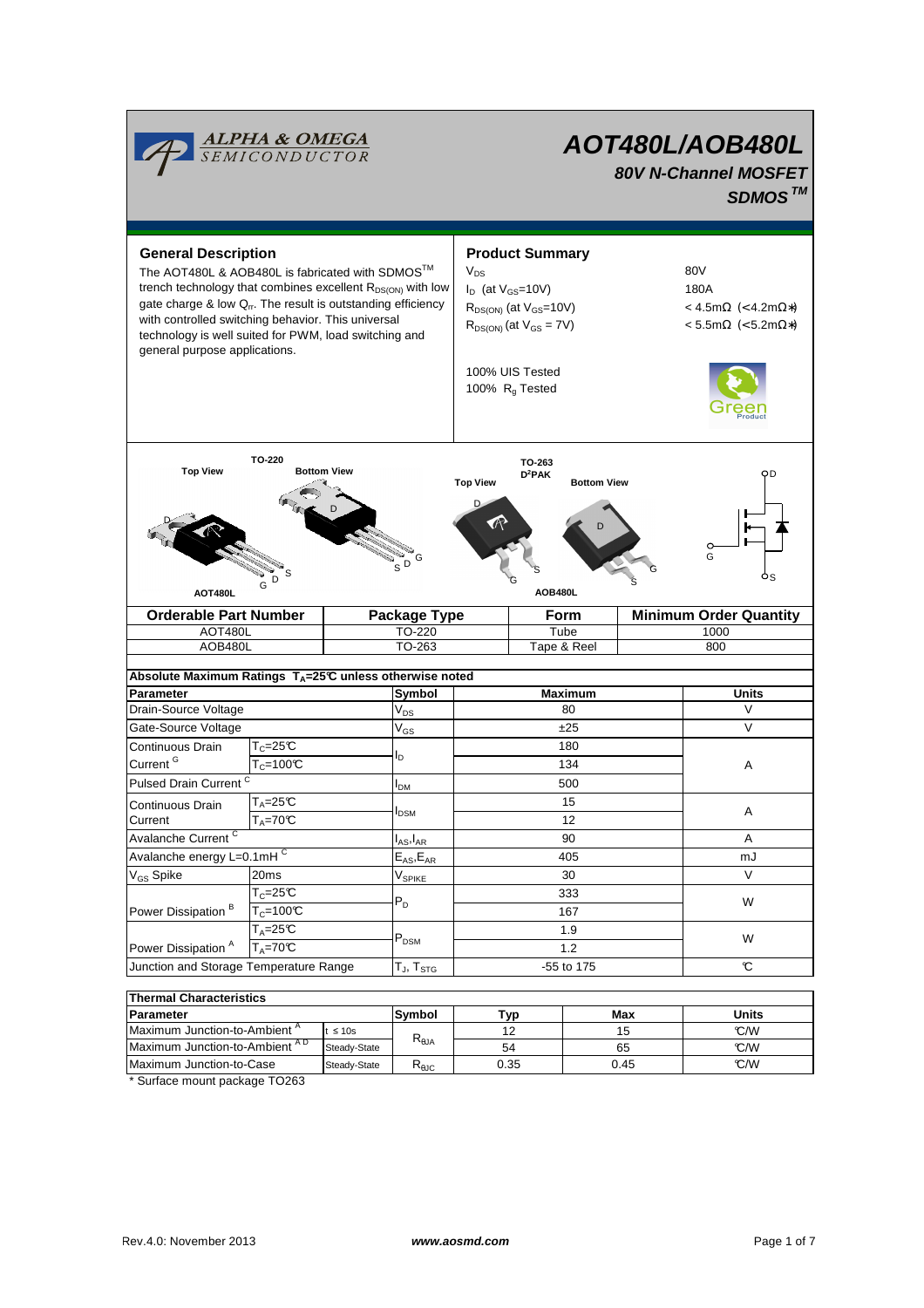

#### **Electrical Characteristics (TJ=25°C unless otherwise noted)**

| <b>Symbol</b>                                        | Parameter                                                           | <b>Conditions</b>                                          | Min            | <b>Typ</b> | <b>Max</b>   | <b>Units</b> |  |  |  |  |  |
|------------------------------------------------------|---------------------------------------------------------------------|------------------------------------------------------------|----------------|------------|--------------|--------------|--|--|--|--|--|
| <b>STATIC PARAMETERS</b>                             |                                                                     |                                                            |                |            |              |              |  |  |  |  |  |
| <b>BV<sub>DSS</sub></b>                              | $I_D = 250 \mu A$ , $V_{GS} = 0V$<br>Drain-Source Breakdown Voltage |                                                            | 80             |            |              | V            |  |  |  |  |  |
|                                                      |                                                                     | $V_{DS}$ =80V, $V_{GS}$ =0V                                |                |            | 10           |              |  |  |  |  |  |
| $I_{DSS}$                                            | Zero Gate Voltage Drain Current                                     | $T_J = 55C$                                                |                |            | 50           | μA           |  |  |  |  |  |
| $I_{GSS}$                                            | Gate-Body leakage current                                           | $V_{DS} = 0V$ , $V_{GS} = \pm 25V$                         |                |            | ±100         | nA           |  |  |  |  |  |
| $V_{GS(th)}$                                         | Gate Threshold Voltage                                              | V <sub>DS</sub> =5V I <sub>D</sub> =250µA                  | $\overline{2}$ | 2.8        | 4            | V            |  |  |  |  |  |
| $I_{D(ON)}$                                          | $V_{GS}$ =10V, $V_{DS}$ =5V<br>On state drain current               |                                                            | 500            |            |              | Α            |  |  |  |  |  |
| $R_{DS(ON)}$                                         | Static Drain-Source On-Resistance                                   | $V_{GS}$ =10V, $I_D$ =20A                                  |                | 3.7        | 4.5          |              |  |  |  |  |  |
|                                                      |                                                                     | $T_i = 125C$<br>TO220                                      |                | 6.1        | 7.3          | $m\Omega$    |  |  |  |  |  |
|                                                      |                                                                     | $V_{GS}$ =7V, $I_{D}$ =20A                                 |                |            |              |              |  |  |  |  |  |
|                                                      |                                                                     | TO220                                                      |                | 4.2        | 5.5          | $m\Omega$    |  |  |  |  |  |
|                                                      |                                                                     | $V_{GS}$ =10V, $I_{D}$ =20A                                |                |            |              | $m\Omega$    |  |  |  |  |  |
|                                                      |                                                                     | TO263                                                      |                | 3.4        | 4.2          |              |  |  |  |  |  |
|                                                      |                                                                     | $V_{GS}$ =7V, $I_{D}$ =20A                                 |                |            |              |              |  |  |  |  |  |
|                                                      |                                                                     | TO263                                                      |                | 3.9        | 5.2          | $m\Omega$    |  |  |  |  |  |
| $g_{FS}$                                             | $V_{DS} = 5V$ , $I_D = 20A$<br><b>Forward Transconductance</b>      |                                                            |                | 60         |              | S            |  |  |  |  |  |
| $V_{SD}$                                             | $IS=1A, VGS=0V$<br>Diode Forward Voltage                            |                                                            |                | 0.6        | $\mathbf{1}$ | $\vee$       |  |  |  |  |  |
| $I_{\rm S}$<br>Maximum Body-Diode Continuous Current |                                                                     |                                                            |                |            | 180          | A            |  |  |  |  |  |
|                                                      | <b>DYNAMIC PARAMETERS</b>                                           |                                                            |                |            |              |              |  |  |  |  |  |
| $\mathbf{C}_{\text{iss}}$                            | Input Capacitance                                                   |                                                            | 5200           | 6520       | 7820         | pF           |  |  |  |  |  |
| $\mathbf{C}_{\text{oss}}$                            | Output Capacitance                                                  | $V_{GS}$ =0V, $V_{DS}$ =40V, f=1MHz                        |                | 810        | 1060         | pF           |  |  |  |  |  |
| $C_{\text{rss}}$                                     | Reverse Transfer Capacitance                                        |                                                            | 185            | 310        | 430          | pF           |  |  |  |  |  |
| $R_{q}$                                              | $V_{GS}$ =0V, $V_{DS}$ =0V, f=1MHz<br>Gate resistance               |                                                            | 0.3            | 0.64       | 1            | Ω            |  |  |  |  |  |
|                                                      | <b>SWITCHING PARAMETERS</b>                                         |                                                            |                |            |              |              |  |  |  |  |  |
| $Q_q(10V)$                                           | <b>Total Gate Charge</b>                                            |                                                            | 92             | 116        | 140          | пC           |  |  |  |  |  |
| $Q_{gs}$                                             | Gate Source Charge                                                  | $V_{GS}$ =10V, $V_{DS}$ =40V, $I_{D}$ =20A                 | 24             | 30         | 36           | пC           |  |  |  |  |  |
| $Q_{gd}$                                             | Gate Drain Charge                                                   |                                                            | 23             | 38         | 53           | nC           |  |  |  |  |  |
| $t_{D(on)}$                                          | Turn-On DelayTime                                                   |                                                            |                | 31.5       |              | ns           |  |  |  |  |  |
| $\mathsf{t}_\mathsf{r}$                              | Turn-On Rise Time                                                   | $V_{GS}$ =10V, $V_{DS}$ =40V, R <sub>L</sub> =2 $\Omega$ , |                | 33         |              | ns           |  |  |  |  |  |
| $t_{D(off)}$                                         | Turn-Off DelayTime                                                  | $R_{\text{GEN}} = 3\Omega$                                 |                | 46         |              | ns           |  |  |  |  |  |
| $\mathbf{t}_\text{f}$                                | <b>Turn-Off Fall Time</b>                                           |                                                            |                | 17.5       |              | ns           |  |  |  |  |  |
| $t_{rr}$                                             | Body Diode Reverse Recovery Time                                    | $I_F = 20A$ , dl/dt=500A/ $\mu$ s                          | 20             | 28         | 36           | ns           |  |  |  |  |  |
| Q <sub>rr</sub>                                      | Body Diode Reverse Recovery Charge   IF=20A, dl/dt=500A/us          |                                                            | 90             | 132        | 170          | nC           |  |  |  |  |  |

A. The value of R<sub>9JA</sub> is measured with the device mounted on 1in<sup>2</sup> FR-4 board with 2oz. Copper, in a still air environment with T<sub>A</sub> =25° C. The Power dissipation P<sub>DSM</sub> is based on R <sub>θJA</sub> and the maximum allowed junction temperature of 150°C. The value in any given application depends on the user's specific board design, and the maximum temperature of 175°C may be used if the PCB allows it.

B. The power dissipation P<sub>D</sub> is based on T<sub>J(MAX)</sub>=175°C, using junction-to-case thermal resistance, and is more useful in setting the upper dissipation limit for cases where additional heatsinking is used.

C. Repetitive rating, pulse width limited by junction temperature  $T_{J(MAX)}$ =175°C. Ratings are based on low frequency and duty cycles to keep initial  $T_J = 25^\circ$  C.

D. The R<sub>θJA</sub> is the sum of the thermal impedence from junction to case R<sub>θJC</sub> and case to ambient.<br>E. The static characteristics in Figures 1 to 6 are obtained using <300μs pulses, duty cycle 0.5% max.

F. These curves are based on the junction-to-case thermal impedence which is measured with the device mounted to a large heatsink, assuming a maximum junction temperature of  $T_{J(MAX)}$ =175° C. The SOA curve provides a single pulse rating.

G. The maximum current limited by package.

H. These tests are performed with the device mounted on 1 in<sup>2</sup> FR-4 board with 2oz. Copper, in a still air environment with T<sub>A</sub>=25°C.

THIS PRODUCT HAS BEEN DESIGNED AND QUALIFIED FOR THE CONSUMER MARKET. APPLICATIONS OR USES AS CRITICAL COMPONENTS IN LIFE SUPPORT DEVICES OR SYSTEMS ARE NOT AUTHORIZED. AOS DOES NOT ASSUME ANY LIABILITY ARISING OUT OF SUCH APPLICATIONS OR USES OF ITS PRODUCTS. AOS RESERVES THE RIGHT TO IMPROVE PRODUCT DESIGN, FUNCTIONS AND RELIABILITY WITHOUT NOTICE.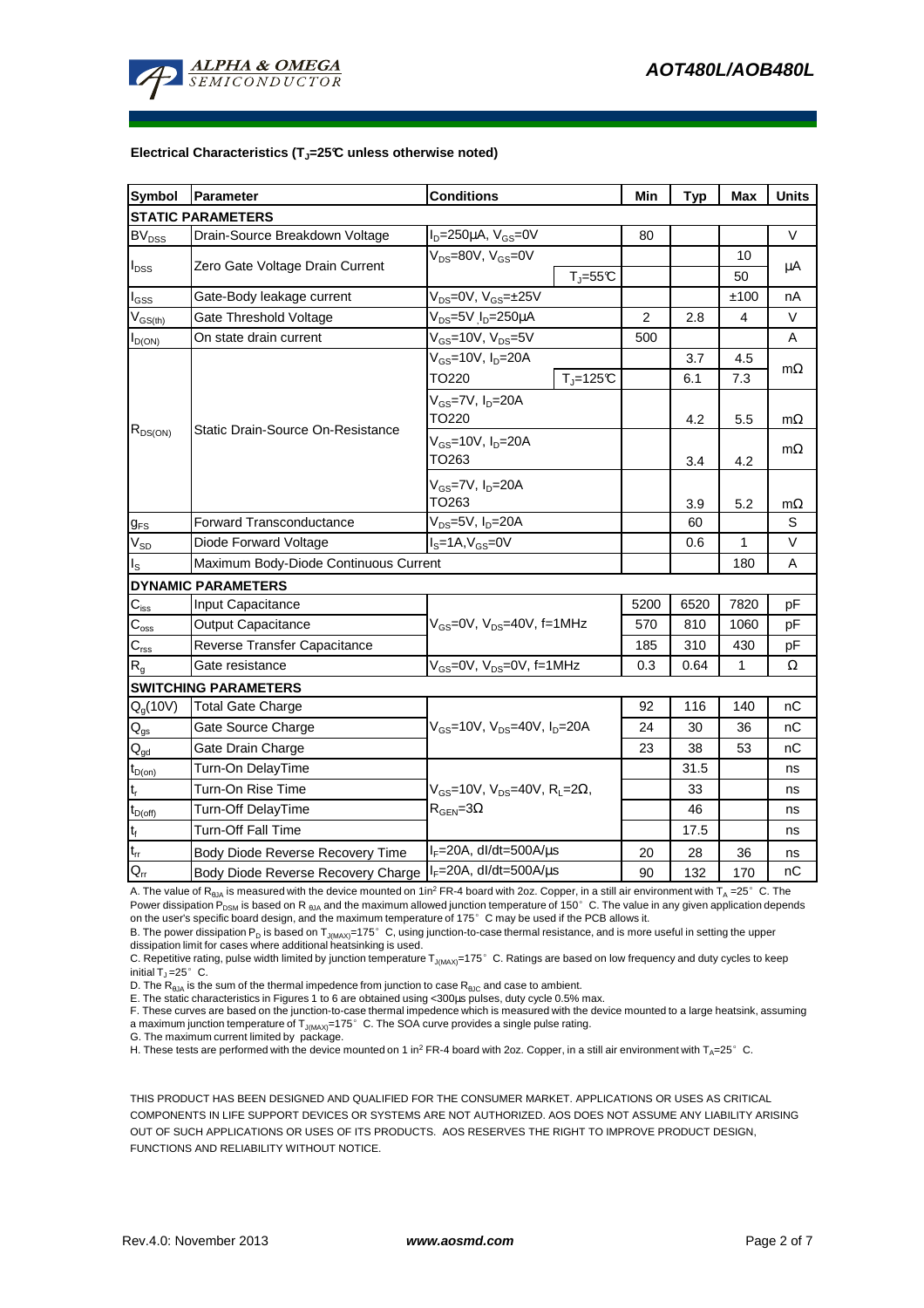





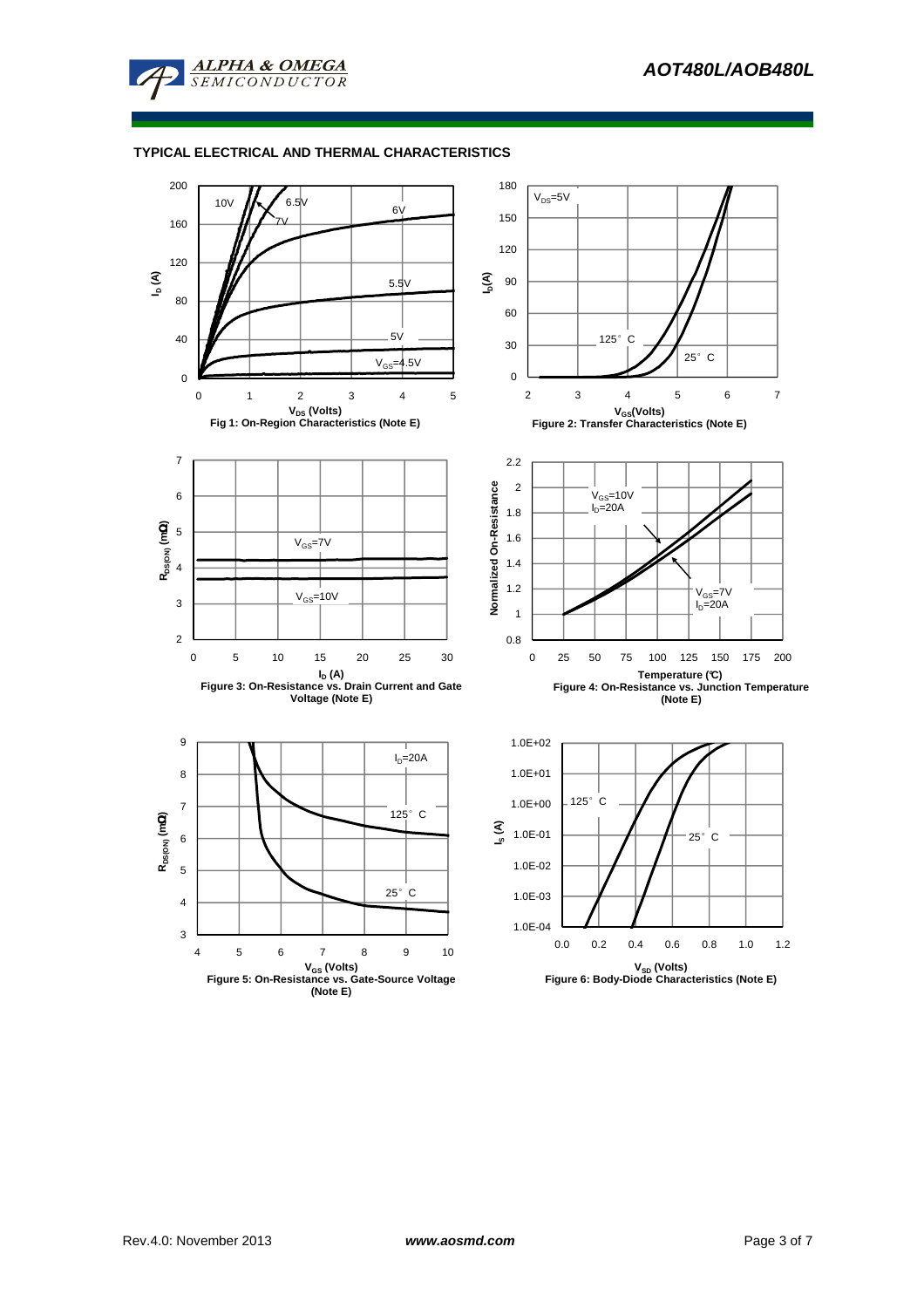



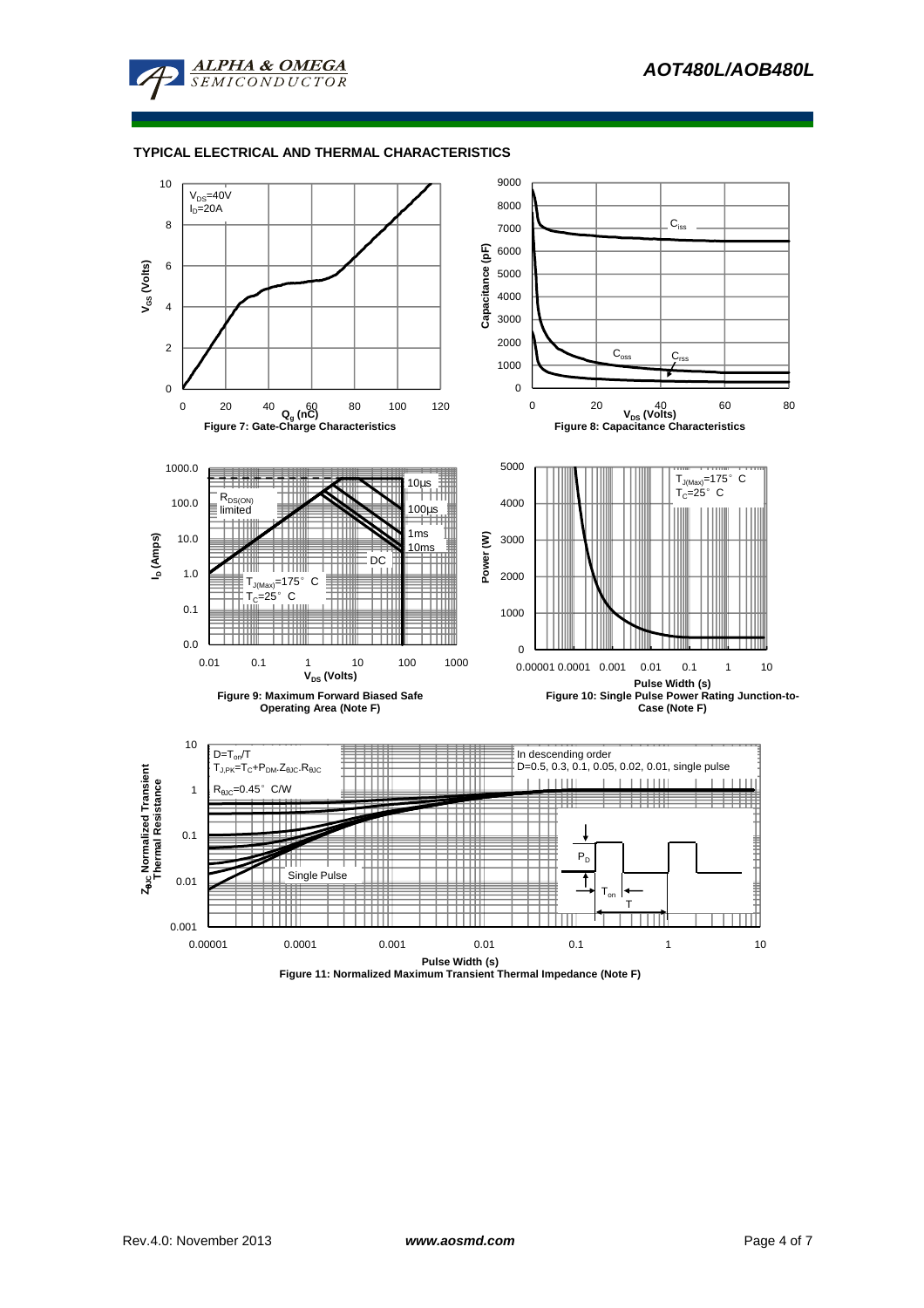



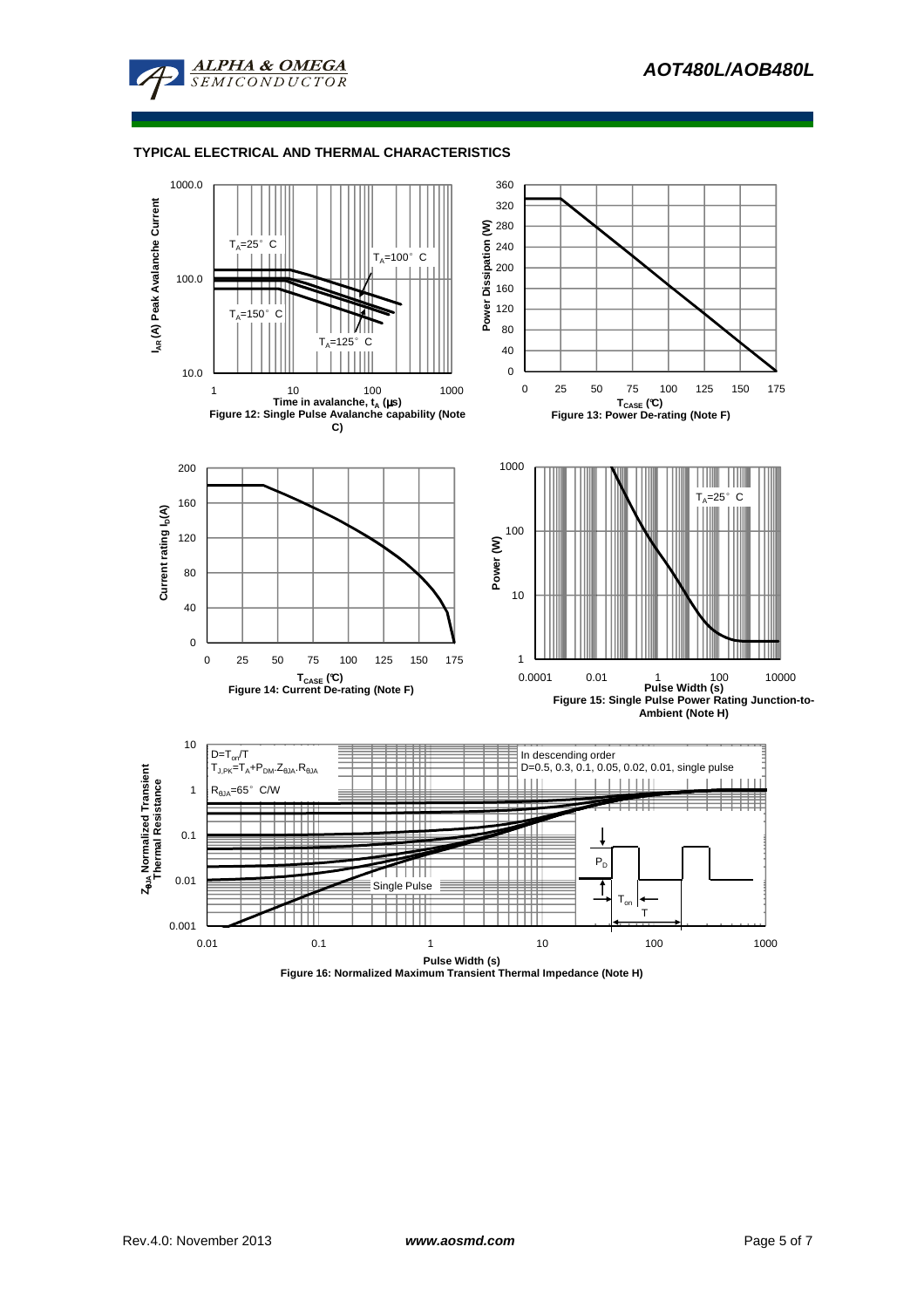